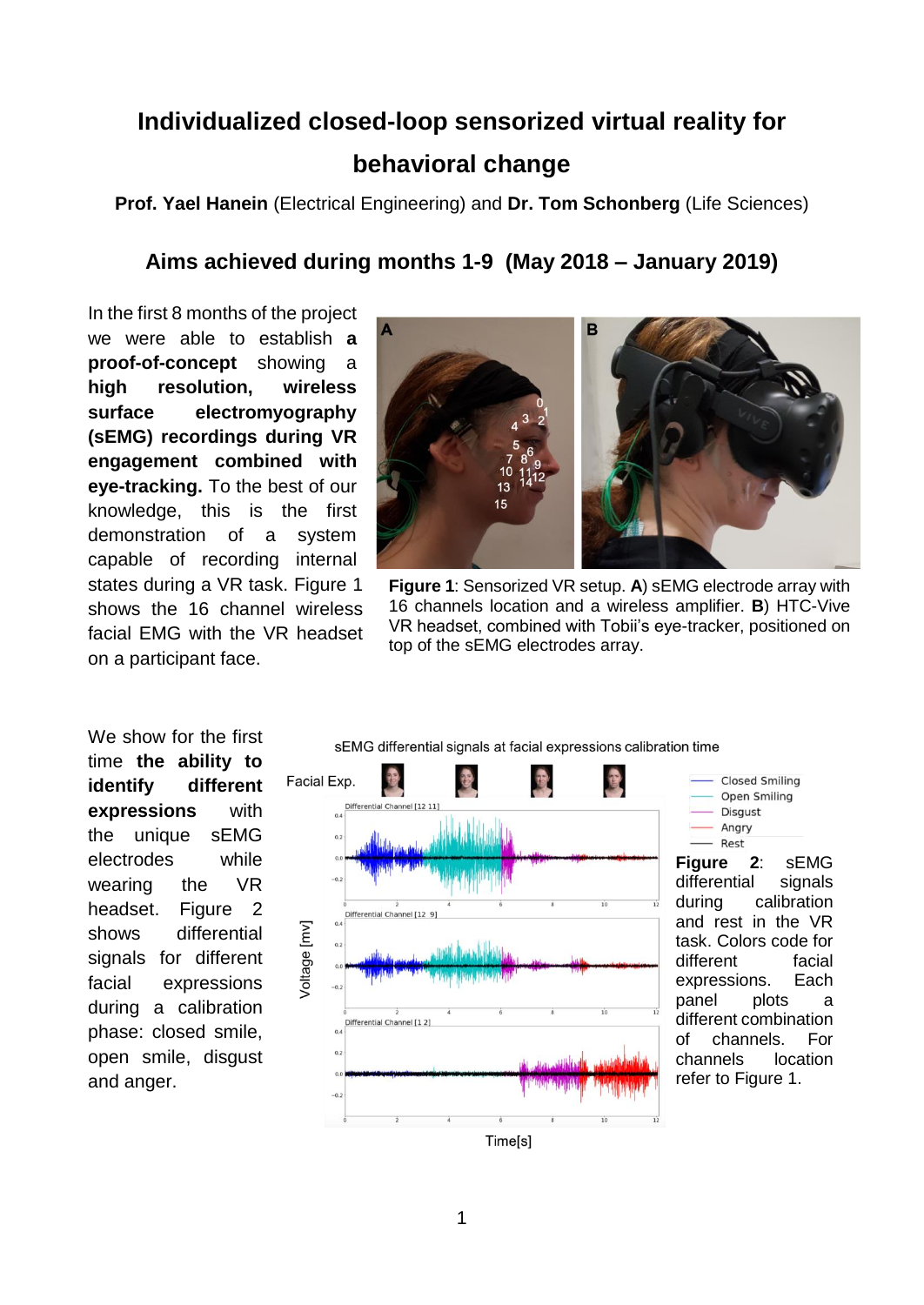In the past 8 months we **developed a dynamic VR task** (Figure 3) using the Unity software. The VR task induces positive internal states (For example a cute creature, Figure 3A, 3B top) and allows to compare these responses to the response to neutral (geometric, Figures 3A, 3B bottom) figures in a controlled fashion. While participants explore a house using head movements within the VR task, animals and control objects appear in pre-defined random places. as can be seen in Figure 3.



**Figure 3**: Dynamic VR Task. Participants search and look at appearing stimuli (pet or shape). Pairs of pet (top) and shape (bottom) appear at the same location in the scene on different times A) a cat and a diamond. B) a laughing narwhal and a pyramid.

In our pilot study we found **a differential pattern in the sEMG signal** during presentation of animals compared to a neutral geometric shapes showing stronger signals for the positive emotion inducing stimuli. Figure 4 shows an example of such differential response.





GoatB appeared Cone appeared Rest

**Figure 4**: sEMG differential signals while viewing an animal (GoatB – blue line) vs. Cone (red line and the signal during rest (black). Each panel plots a different combination of differential signals which were sensitive to smiling expressions: channels (12,11), and channels (12,9). For channels location refer to Figure 1.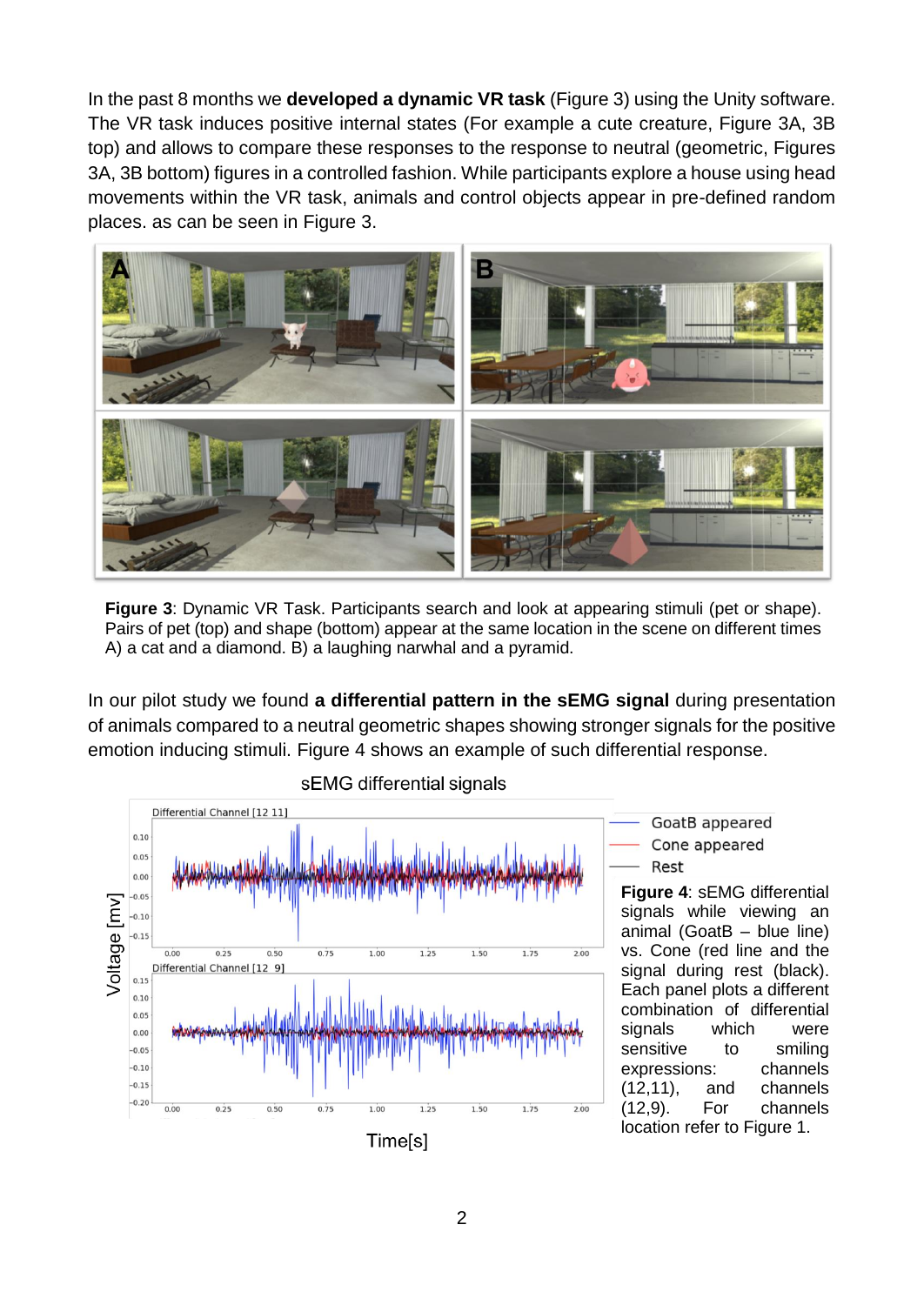We also obtained gaze tracking and pupil diameter measures from the Tobii-installed VR HTC Vive system (Figure 5). We have one of the first systems delivered worldwide and have been working with Tobii R&D to develop more precise output measures that will fit our aims to allow for as rich as possible dataset.



**Figure 5:** Preliminary eye tracking measures obtained from the Tobiiinstalled VR HTC Vive. We obtained proportion of gaze as well as binocular pupil diameter measures of two stimuli: one that was highly ranked (goat) versus the cone that was ranked low.

**Budget of 1st year :** We will use the remaining budget to continue the support of the PhD student and lab technician. We will purchase a professional dynamic graphic design to induce stronger emotions including negative ones. We will produce additional electrodes to allow testing of more participants and hire CS engineers to perform integration of all signal sources towards signal analysis.

## **Plans for Year 2**

In the second year of the grant we aim to achieve our full goal of creating an **individualized closed-loop sensorized virtual reality for behavioral change** towards commercialization of the technology. We will develop the final component linking all the data will be the development of **advanced machine learning algorithms** that will be applied on the rich data from all sensors (electrodes and eye-tracking) to decode the current internal state and then inform the real-time the task presented to participants to enhance learning and behavior.

We will test a full cohort of n=25 participants that will allow to achieve a large enough sample to train and test the ML algorithms. The PhD student will code ML algorithms that combine all signal sources: sEMG electrodes, head-movements, eye-gaze and pupil diameter. We will then recruit CS engineers to finalize the coding of our environment to change the task based on the identified internal states from all sensor sources.

## **Commercialization process**

A preliminary market analysis we performed established the huge market value of the proposed project: The Global Emotion Detection and Recognition (EDR) Market is a robust and growing market which "is estimated to witness a CAGR of 32.7% over the forecast period (2018-2023), driving the market to reach 24.74 billion by 2020. In general, Tractica forecasts that worldwide revenue from sentiment and emotion analysis software will be worth \$3.8 billion by 2025. The most likely early market penetration for the subject technology will be the medical and security industries. Some EDR companies operating in